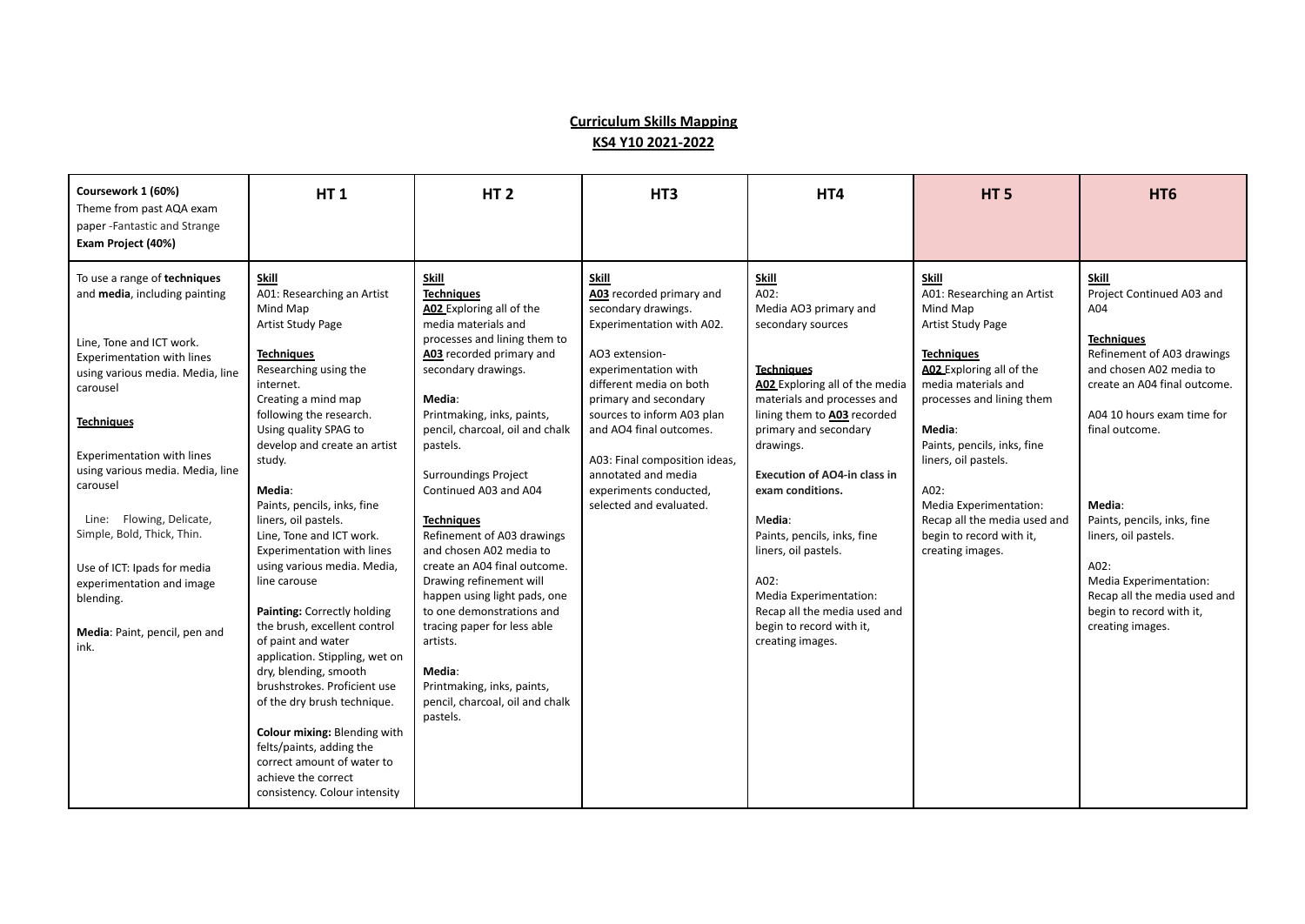|                                                                                                                                                     | using water with paint. Using<br>primary colours to create<br>own secondary and tertiary<br>colours.<br><b>Techniques</b> Experimentation<br>with line using various media<br>including inks, paint and<br>pencils.<br>Using ICT programmes for<br>A02 such as 'snapseed' and<br>'ibis paint' to blend images<br>and enhance their lighting. |                                                                                                                                                                                                                              |                                                                                                                                                                                                                                      |                                                                                                                                                                                                                                                                     |                                                                                                                                                                                                                                                                     |                                                                                                                                                                                                                                                                         |
|-----------------------------------------------------------------------------------------------------------------------------------------------------|----------------------------------------------------------------------------------------------------------------------------------------------------------------------------------------------------------------------------------------------------------------------------------------------------------------------------------------------|------------------------------------------------------------------------------------------------------------------------------------------------------------------------------------------------------------------------------|--------------------------------------------------------------------------------------------------------------------------------------------------------------------------------------------------------------------------------------|---------------------------------------------------------------------------------------------------------------------------------------------------------------------------------------------------------------------------------------------------------------------|---------------------------------------------------------------------------------------------------------------------------------------------------------------------------------------------------------------------------------------------------------------------|-------------------------------------------------------------------------------------------------------------------------------------------------------------------------------------------------------------------------------------------------------------------------|
| To use a range of techniques to<br>record their observations in<br>sketchbooks, journals and other<br>media as a basis for exploring<br>their ideas | Techniques to record their<br>observations: sketches, using<br>secondary sources,<br>combining media, small artist<br>study/copying<br><b>Exploring ideas: Drawing</b><br>from primary and secondary<br>sources.                                                                                                                             | Techniques to record their<br>observations: sketches, using<br>secondary sources,<br>combining media, small artist<br>study/copying<br><b>Exploring ideas: Drawing</b><br>from primary and secondary<br>sources.             | Techniques to record their<br>observations: sketches, using<br>secondary sources,<br>combining media, small artist<br>study/copying<br><b>Exploring ideas: Drawing</b><br>from primary and secondary<br>sources.                     | Techniques to record their<br>observations: sketches, using<br>secondary sources,<br>combining media, small artist<br>study/copying<br><b>Exploring ideas: Drawing</b><br>from primary and secondary<br>sources.                                                    | Techniques to record their<br>observations: sketches, using<br>secondary sources,<br>combining media, small artist<br>study/copying<br><b>Exploring ideas: Drawing</b><br>from primary and secondary<br>sources.                                                    | Techniques to record their<br>observations: sketches, using<br>secondary sources,<br>combining media, small artist<br>study/copying<br><b>Exploring ideas: Drawing</b><br>from primary and secondary<br>sources.                                                        |
| To increase their proficiency in<br>the handling of different<br>materials                                                                          | Increase proficiency: holding<br>painting and drawing<br>implements correctly.<br>Using/mixing primary and<br>secondary colours.<br>Materials: felts, pencil, and<br>chalk pastels, paint, felt tips,<br>collage and pastels, felts,<br>pencil, and chalk pastels.                                                                           | Increase proficiency:<br>Drawing techniques to<br>explore formal elements<br>(line, tone, texture)<br><b>Materials: Tonal and colour</b><br>pencil, textiles, oil and chalk<br>pastels. Paint, collage, fabric<br>(textiles) | Increase proficiency:<br>Getting the consistency of<br>the ink correct and even for<br>printmaking. Explore light to<br>dark in colour mixing.<br><b>Materials: Printing inks,</b><br>poster paints, felt, pencil,<br>cutters, lino. | Increase proficiency: holding<br>painting and drawing<br>implements correctly.<br>Using/mixing secondary and<br>tertiary colours.<br>Materials: felts, pencil, and<br>chalk pastels, paint, felt tips,<br>collage and pastels, felts,<br>pencil, and chalk pastels. | Increase proficiency: holding<br>painting and drawing<br>implements correctly.<br>Using/mixing secondary and<br>tertiary colours.<br>Materials: felts, pencil, and<br>chalk pastels, paint, felt tips,<br>collage and pastels, felts,<br>pencil, and chalk pastels. | Increase proficiency:<br>Students' now display<br>drawing implements<br>correctly. Using/mixing<br>secondary and tertiary<br>colours.<br>Materials: felts, pencil, and<br>chalk pastels, paint, felt tips,<br>collage and pastels, felts,<br>pencil, and chalk pastels. |
| To analyse and evaluate their<br>own work, and that of others, in<br>order to strengthen the visual                                                 | Evaluate work: Self, peer<br>comments on your own and<br>others artwork. Inference and<br>deduction form reading the<br>text.                                                                                                                                                                                                                | Evaluate work: Self, peer<br>comments on your own and<br>others artwork. Inference and<br>deduction form reading the<br>text.                                                                                                | Evaluate work: Self, peer<br>comments on your own and<br>others artwork. Inference and<br>deduction form reading the<br>text.                                                                                                        | Evaluate work: Self, peer<br>comments on your own and<br>others artwork. Inference and<br>deduction form reading the<br>A01 annotation teacher                                                                                                                      | Evaluate work: Self, peer<br>comments on your own and<br>others artwork. Inference and<br>deduction form reading A02<br>and A03 annotation notes.                                                                                                                   | Evaluate work: Self, peer<br>comments on your own and<br>others artwork. Inference and<br>deduction form reading the<br>A04 evaluation.                                                                                                                                 |